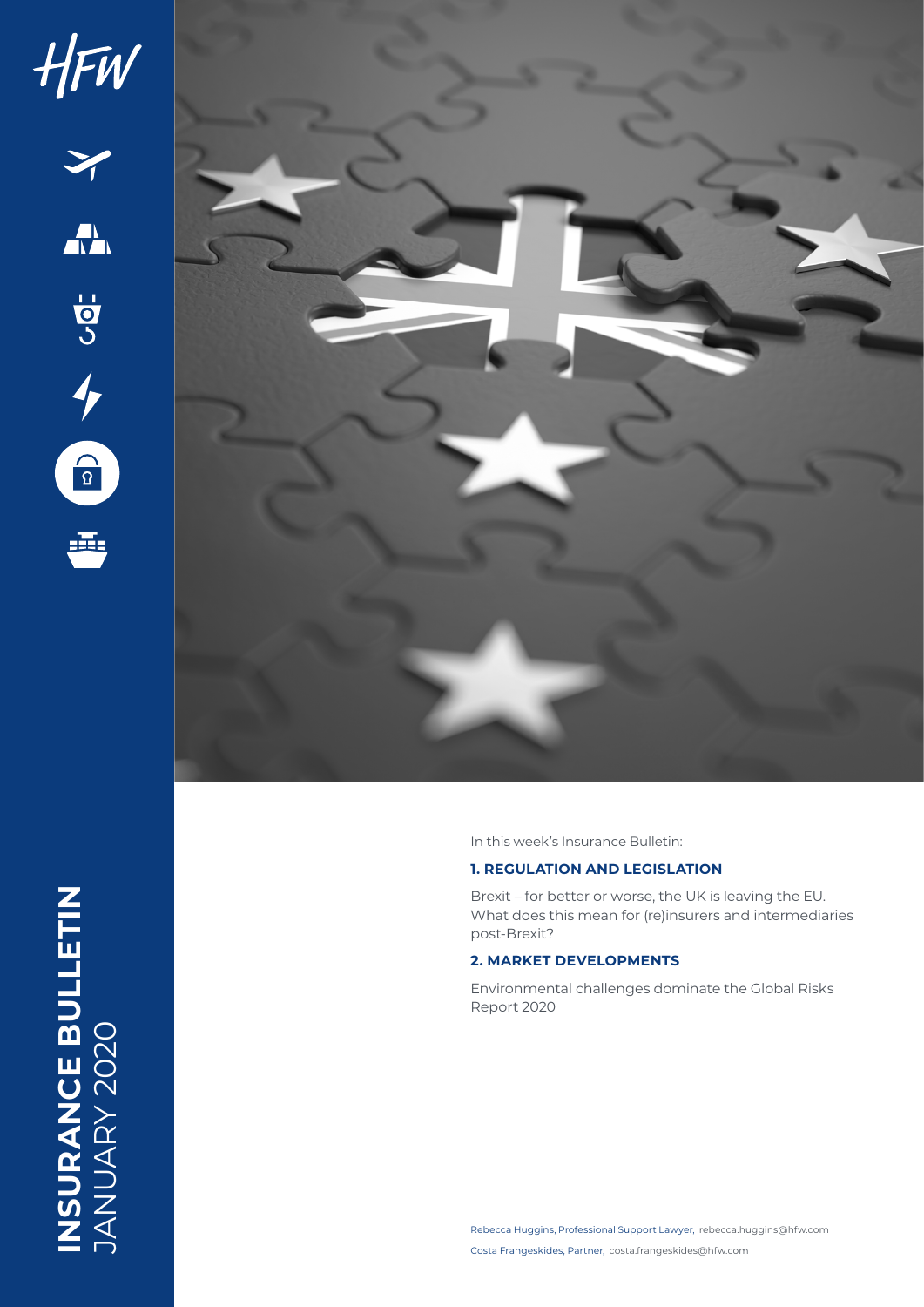

**WILLIAM REDDIE** SENIOR ASSOCIATE, LONDON



**SIMON BANNER** ASSOCIATE, LONDON

**"There is a lot to be agreed in the next 11 months, but we hope that we will soon see a clearer picture emerging of the future relationship on financial services."**

# **1. REGULATION AND LEGISLATION**

## **Brexit – for better or worse, the UK is leaving the EU. What does this mean for (re) insurers and intermediaries post-Brexit?**

**The agreement on the UK's withdrawal from the EU has been signed by the UK and the European Commission and Council, signed by Boris Johnson on Friday 24 January and approved by the European Parliament on Wednesday 29 January. This means that everything is in place for the UK to leave the EU on Friday 31 January.** 

We will not see immediate changes, as the UK will enter into a transition period until 31 December this year during which the UK will attempt to agree its future relationship with the EU. During this transition period, the UK's trading relationship with the EU, compliance with EU rules, contribution towards the EU budget and acceptance of the rulings of the European Court of Justice will remain the same.

In the insurance and reinsurance sector, therefore, passporting will continue, as will consumer rights and protections derived from EU law. Any new EU legislation which comes into force before the expiry of the implementation period will also apply to the UK.

While the signing of the withdrawal agreement means that the UK will not leave the EU without a deal, there are many aspects of the UK's future relationship with the EU that are not included within this withdrawal agreement, in particular in respect of financial services. Some are sceptical that there will be enough time for the necessary negotiations to take place. Indeed, a report by Oxford Economics in January 2020 estimated the chance of the UK government striking a deal by 31 December 2020 at just 20% and argued that there was a higher chance (30%) of the talks breaking down entirely, leaving the UK trading on WTO terms from the start of 2021. The report stated "This timescale is far shorter than seen in most trade negotiations, particularly those involving a large, bureaucratic organisation like the EU. For comparison, the EU's deals with Canada and Japan took seven years of talks".

The new European Commission president Ursula von der Leyen recently made positive noises, saying that, whilst "tough" talks lie ahead, the EU was "ready to negotiate a truly ambitious partnership with the UK". However, this will not be any comfort to UK (re) insurers and intermediaries looking for certainty on how (or whether) they will be able to do business in the EU from 1 January 2021.

UK (re)insurers and intermediaries should already have made plans for their EEA customers to continue to be serviced in a no-deal scenario, or in the event of the UK's future relationship with the EU not containing an arrangement which is similar to passporting rights. If they have not done so already, it is vital that UK (re) insurers and intermediaries intending to continue their distribution activities to EEA policyholders and in respect of EEA risks seek appropriate legal advice.

One thing we do know is that EU regulators are unlikely to go out of their way to accommodate UK (re)insurers who are not properly prepared (see our previous article here: [https://www.](https://www.hfw.com/downloads/001677-HFW-Insurance-Bulletin-December-2019-Edition-1.pdf) [hfw.com/downloads/001677-HFW-](https://www.hfw.com/downloads/001677-HFW-Insurance-Bulletin-December-2019-Edition-1.pdf)[Insurance-Bulletin-December-2019-](https://www.hfw.com/downloads/001677-HFW-Insurance-Bulletin-December-2019-Edition-1.pdf) [Edition-1.pdf\)](https://www.hfw.com/downloads/001677-HFW-Insurance-Bulletin-December-2019-Edition-1.pdf).

Insurers, reinsurers and intermediaries may wish to review the dedicated insurance/reinsurance Brexit guidance page recently published by the Financial Conduct Authority (FCA) ([https://www.fca.org.uk/firms/](https://www.fca.org.uk/firms/preparing-for-brexit/uk-general-insurers-intermediaries) [preparing-for-brexit/uk-general](https://www.fca.org.uk/firms/preparing-for-brexit/uk-general-insurers-intermediaries)[insurers-intermediaries\)](https://www.fca.org.uk/firms/preparing-for-brexit/uk-general-insurers-intermediaries), as well as the FCA's general Brexit implementation period guidance [\(https://www.fca.](https://www.fca.org.uk/firms/preparing-for-brexit/uk-general-insurers-intermediaries) [org.uk/firms/preparing-for-brexit/uk](https://www.fca.org.uk/firms/preparing-for-brexit/uk-general-insurers-intermediaries)[general-insurers-intermediaries](https://www.fca.org.uk/firms/preparing-for-brexit/uk-general-insurers-intermediaries)).

There is a lot to be agreed in the next 11 months, but we hope that we will soon see a clearer picture emerging of the future relationship on financial services.

#### **WILLIAM REDDIE**

Senior Associate, London **T** + 44 (0)20 7264 8758 **E** william.reddie@hfw.com

### **SIMON BANNER**

Associate, London **T** + 44 (0)20 7264 8289 **E** simon.banner@hfw.com

Additional research by Simon Maxwell (Trainee Solicitor, London)